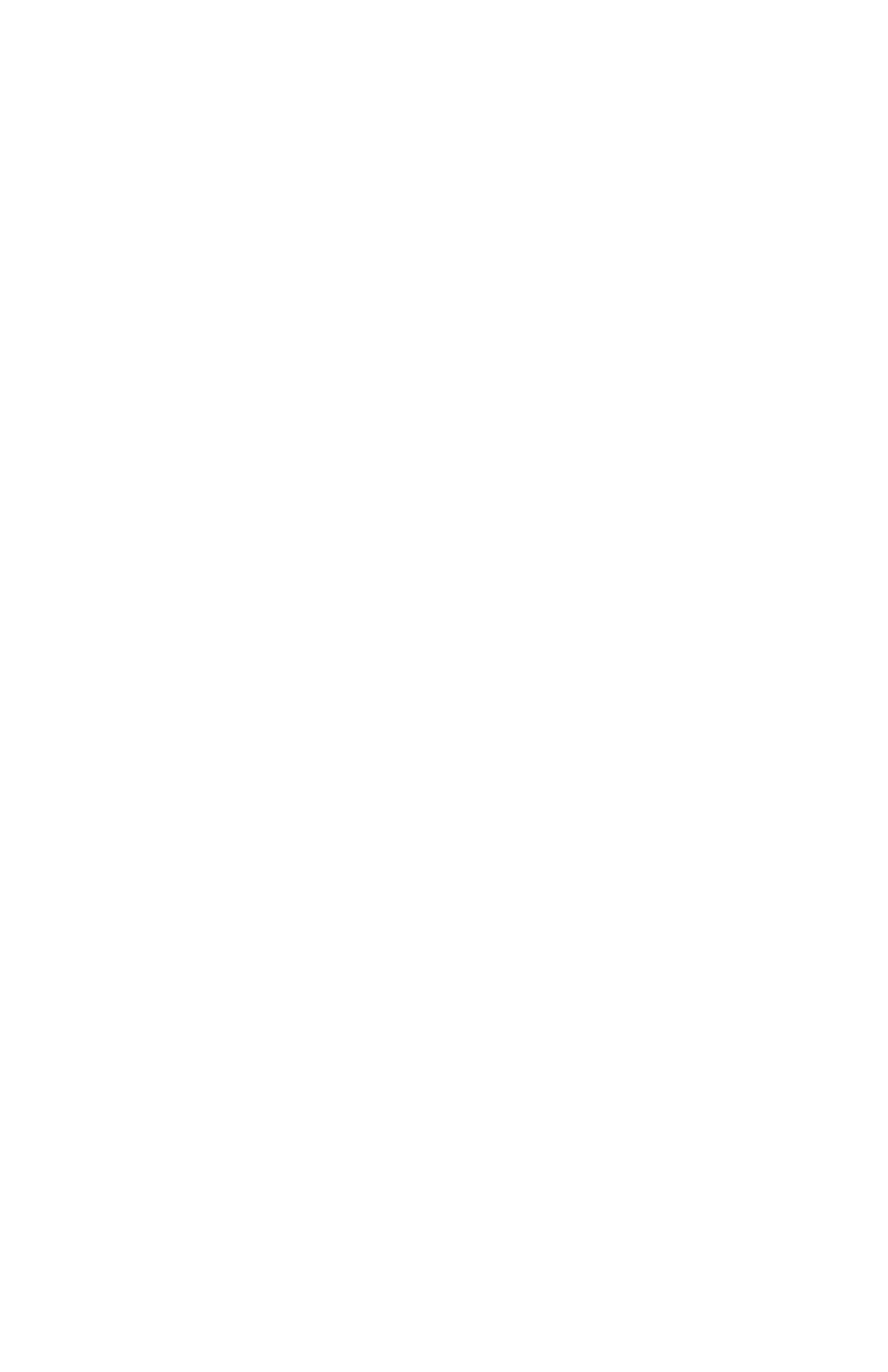## *OVERVIEW*

The CIRS Ultrasound Prostate Training Phantom is a multi-modality disposable phantom developed for practicing procedures which involve scanning the prostate with a rectal probe.

Gel formulations within the Model 053S & 053L are designed to minimize needle tracking and to provide imaging contrast under CT, MRI, ultrasound and elastrography.

The prostate along with structures simulating the rectal wall, seminal vesicles and urethra is contained within an 11.5 x 7.0 x 9.5 cm clear acrylic container. A 3 mm simulated perineal membrane enables various probes and surgical tools to be inserted into the prostate.

This phantom is an ideal training device for ultrasound guided cryosurgery, radioactive seed implantation, and needle biopsy.

The phantom is available with (053L) and without lesions (053S) and can be ordered in either the standard side-fire configuration or an alternate geometry optimized for end-fire probes (053L-EF).

## *PHANTOM SPECIFICATIONS*

#### **Background**

Ultrasound appearance: anechoic CT appearance: dark MRI appearance: dark (T1 weighted) Elastography: soft

#### Prostate

Dimensions: 5 cm x 4.5 cm x 4 cm Ultrasound appearance: average echogenicity CT appearance: dark, slight contrast with background MRI appearance: bright (T1 weighted) Elastography: soft, slight contrast with background Volume: 53cc

#### Seminal Vesicles

Dimensions: 7 mm Ø x 10 cm long Imaging appearance is similar to prostate

(1) US Patent #5196343

#### **Urethra**

Dimensions: 7 mm Ø Ultrasound appearance: anechoic CT appearance: dark, similar to prostate MRI appearance: darker than prostate (T1 weighted) Elastography: stiffer than prostate

#### Rectal Wall

Dimensions: 6 cm x 11 cm x 0.5 cm Imaging appearance is similar to urethra

#### Lesions (053L and 053L-EF Only)

Qty: 3 Dimensions: Approximately 10 mm Ø Ultrasound appearance: hypoechoic CT appearance: bright MRI appearance: dark (T1 weighted) Elastography: stiff

#### Perineal Membrane

3 mm thick Z-skin™ elastomer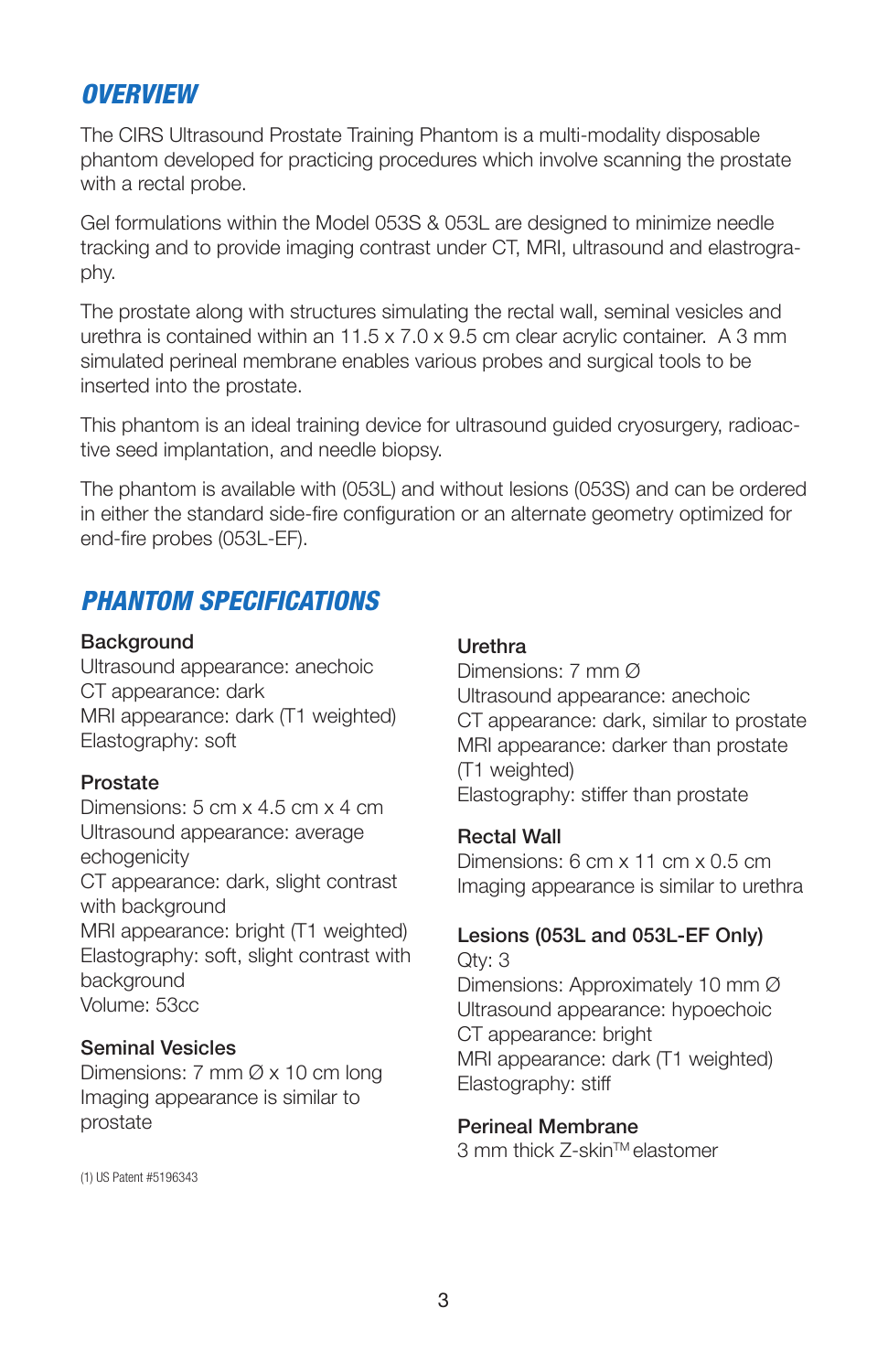

*Model 053S Ultrasound Image Model 053L - Lesion Shown*



*053L MR (T1 Weighted)*





*053L CT*





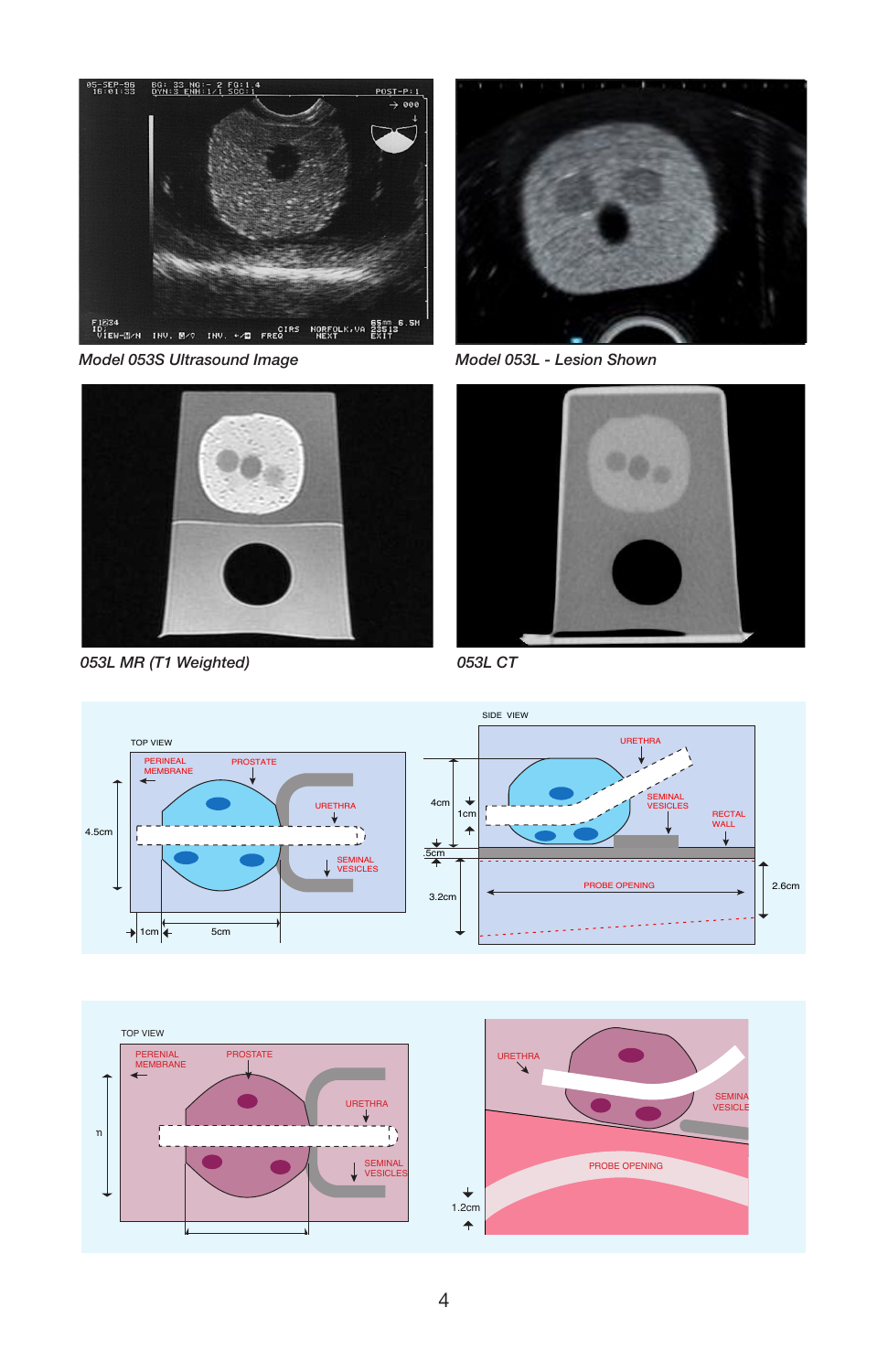# *USE OF THE PHANTOM*

- 1. Remove phantom from sealed polyethylene bag.
- 2. Remove protective tape from openings in the phantom.
- 3. Scan the prostate in the usual manner using adequate coupling gel. Avoid ex cessive force on the rectal wall to avoid tearing.
- 4. Prostate can be biopsied through rectal wall or through the urethane perineal membrane.
- 5. The Prostate Phantom is also suitable for training in cryosurgical procedures, radioactive seed implantation, and thermal ablation and other minimally invasive procedures.

# *CLEANING THE PHANTOM*

- 1. It is not essential to remove all coupling gel from the opening between uses. A small amount of residual gel will protect the phantom from desiccation.
- 2. If you wish to clean the residual coupling gel from the rectal wall, you may gently flush the rectal wall with water or a dilute bleach solution. Although the phantom has anti-microbial agents inside it, the bleach may inhibit mold growth inside the air-tight bag when the phantom is not in use.
- 3. Always store the phantom in an air-tight container when not in use. If using the provided polyethylene bag, squeeze out as much air as possible before sealing the bag.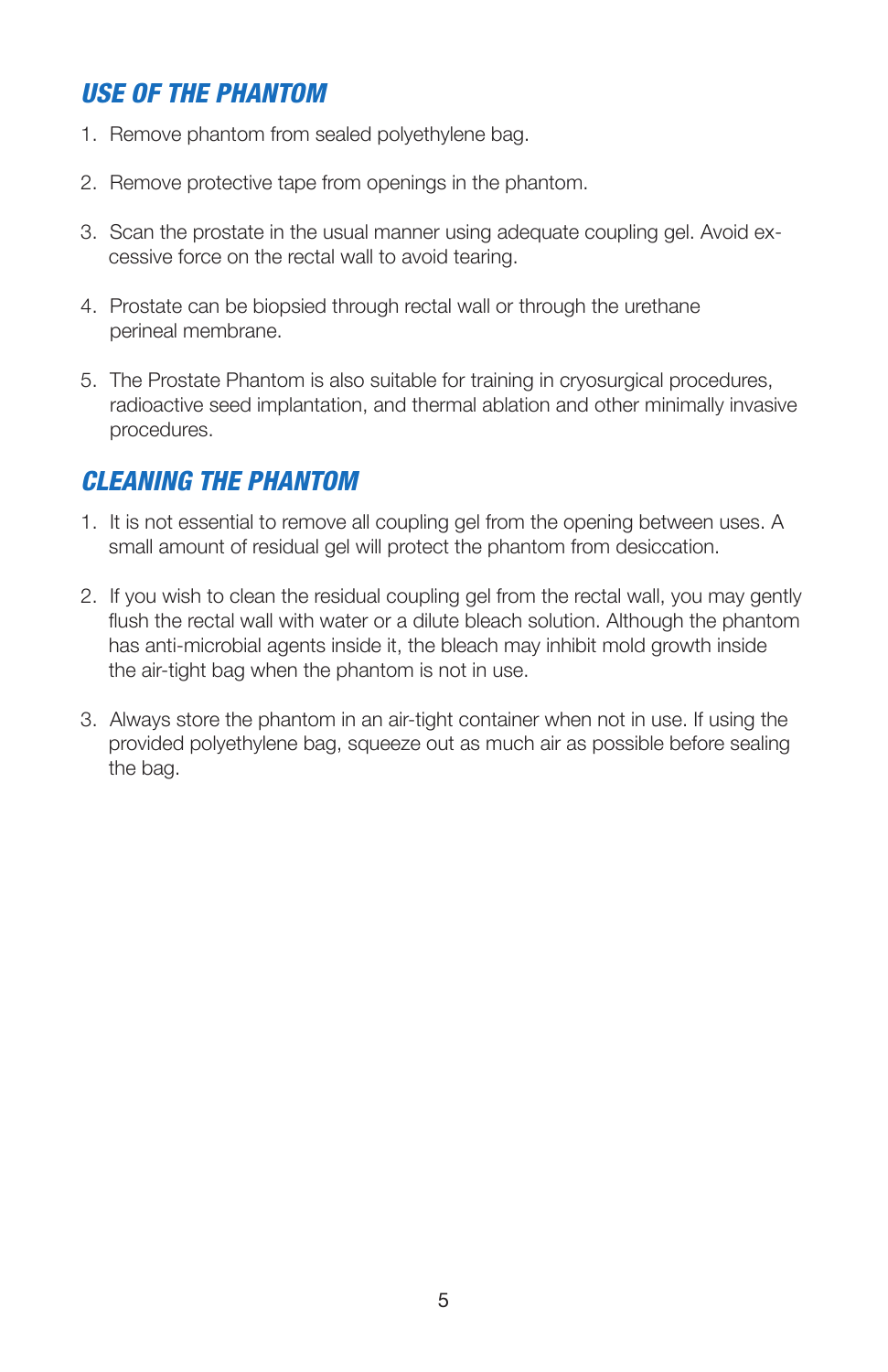# *HANDLING PRECAUTIONS AND END OF LIFE DISPOSAL*

This phantom is a disposable product and is not designed for extended use. It can be reused; however, as with any disposable training device, it will continue to deteriorate with each additional puncture.

For maximum product lifetime, store the phantom in an airtight bag or container. Standard room temperature and humidity is acceptable for storage. Sub-freezing temperatures should be avoided during shipping, as the freeze-thaw cycle may damage housing integrity and displace the targets. High temperatures may accelerate desiccation. If signs of weight loss are seen (such as a sunken scanning surface), contact CIRS for assistance.

#### When not in use, the phantom must be stored in an air-tight container, such as a ziplock bag to minimize desiccation. Warranty will not cover dehydration.

Technical questions should be referred to CIRS customer service at (800) 617-1177.



This product contains Zerdine, a non-flowing waterbased, polyacrylamide material which is fully sealed within the phantom housing. Zerdine contains trace amounts of residual monomer acrylamide CAS#79- 06-1. There are no known hazards when the phantom

is used and stored as intended. Zerdine is fully cured and will not leak from the housing. Damage to the integrity of the housing may expose the user to Zerdine containing trace monomer acrylamide below levels necessary to cause adverse health effects. None the less, it is advised to wear protective gloves if handling exposed Zerdine gel. It is also advisable to wash hands and all surfaces with soap and water after handling exposed Zerdine gel.



Regulations regarding disposal of materials with trace acrylamide monomer vary by locality. Contact your local authority for instructions. If assistance is desired in the proper disposal of this product, including accessories and components, after its useful life, please return to CIRS.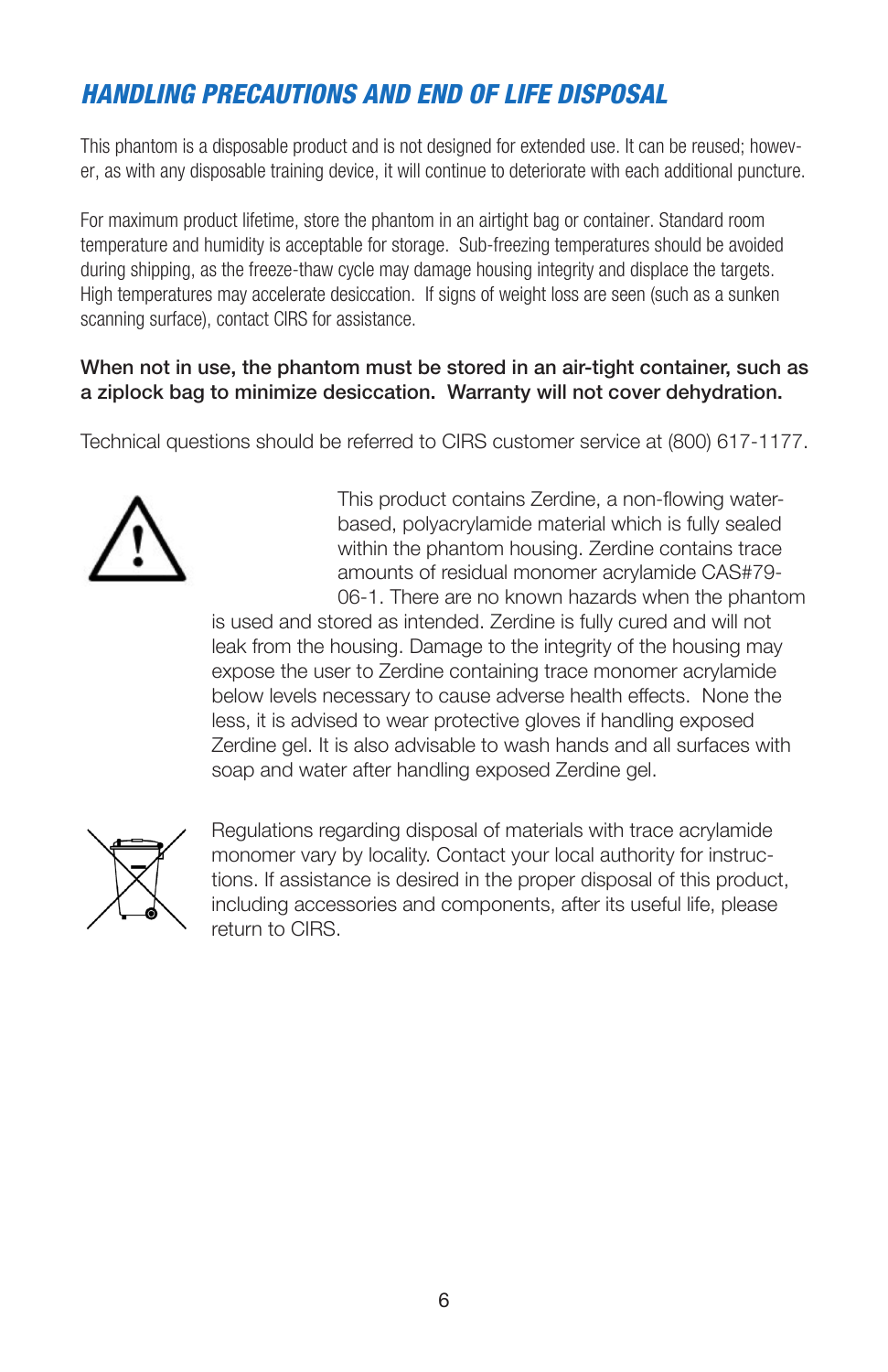## *WARRANTY*

All standard CIRS products and accessories are warranted by CIRS against defects in material and workmanship for a period as specified below. During the warranty period, the manufacturer will repair or, at its option, replace, at no charge, a product containing such defect provided it is returned, transportation prepaid, to the manufacturer. Products repaired in warranty will be returned transportation prepaid.

There are no warranties, expressed or implied, including without limitation any implied warranty of merchantability or fitness, which extend beyond the description on the face hereof. This expressed warranty excludes coverage of, and does not provide relief for, incidental or consequential damages of any kind or nature, including but not limited to loss of use, loss of sales or inconvenience. The exclusive remedy of the purchaser is limited to repair, recalibration, or replacement of the product at manufacturer's option.

This warranty does not apply if the product, as determined by the manufacturer, is defective because of normal wear, accident, misuse, or modification.

#### **NON-WARRANTY SERVICE**

If repairs or replacement not covered by this warranty are required, a repair estimate will be submitted for approval before proceeding with said repair or replacement.

#### **RETURNS**

If you are not satisfied with your purchase for any reason, please contact your local distributor prior to returning the product. Visit https://www.cirsinc.com/distributors/ to find your local distributor. If you purchased your product direct through CIRS, call Customer Service at 800-617-1177, email rma@cirsinc.com, or fax an RMA request form to 757-857-0523. CIRS staff will attempt to remedy the issue via phone or email as soon as possible. If unable to correct the problem, a return material authorization (RMA) number will be issued. Non-standard or "customized" products may not be returned for refund or exchange unless such product is deemed by CIRS not to comply with documented order specifications. You must return the product to CIRS within 30 calendar days of the issuance of the RMA. All returns should be packed in the original cases and or packaging and must include any accessories, manuals and documentation that shipped with the product. The RMA number must be clearly indicated on the outside of each returned package. CIRS recommends that you use a carrier that offers shipment tracking for all returns and insure the full value of your package so that you are completely protected if the shipment is lost or damaged in transit. If you choose not to use a carrier that offers tracking or insure the product, you will be responsible for any loss or damage to the product during shipping. CIRS will not be responsible for lost or damaged return shipments. Return freight and insurance is to be pre-paid.

#### **WITH RMA NUMBER, ITEMS MAY BE RETURNED TO:**

**CIRS** Receiving 900 Asbury Ave, Norfolk, Virginia, 23513 USA

| PRODUCT                                                                | <b>WARRANTY PERIOD</b> |
|------------------------------------------------------------------------|------------------------|
| Model 053S/L/L-EF - Tissue Equivalent Ultrasound<br>l Prostate Phantom | 12 Months*             |

\*Please note: once any device has been inserted into the phantom (such as biopsy needles, localization wires, etc.) the 12 month warranty will not cover claims related to material desiccation or needle tracking.